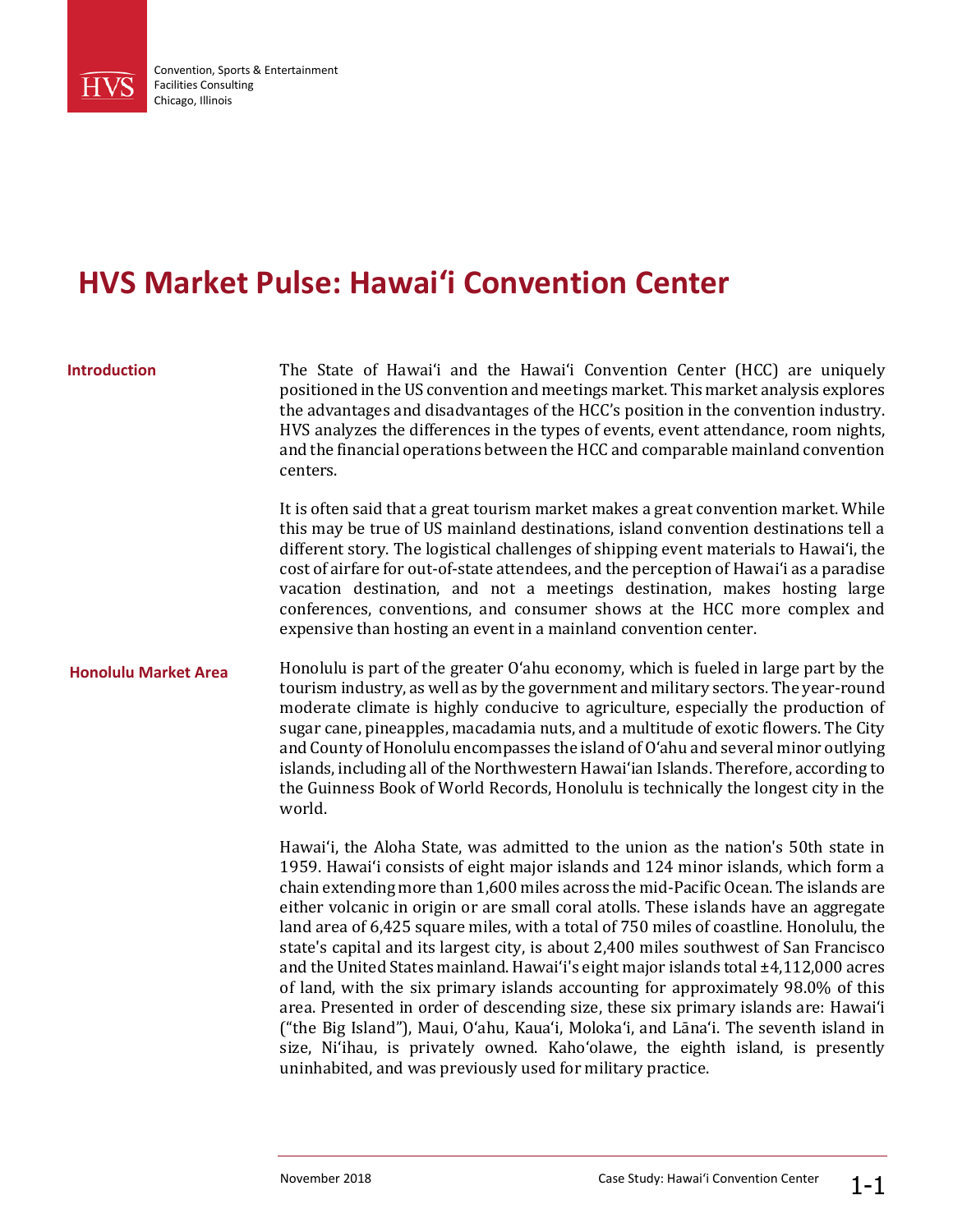

| <b>Hawai'i Convention</b><br><b>Center</b> | The HCC opened in 1998 and is the largest exhibition center in the state. It is located<br>adjacent to the popular Waikiki District in Honolulu on the island of O'ahu. With<br>approximately 343,000 square feet of total function space, it's size ranks in the mid-<br>range of venues in the United States. The exhibition hall of approximately 204,000<br>square feet is supported by a 35,000 square foot ballroom, and 104,000 square feet<br>of meeting space. Over 15,000 hotel rooms are within a mile of the facility, but no<br>hotel is immediately adjacent. The HCC is owned by the Hawai'i Tourism Authority<br>("HTA") that conducts the sales and marketing efforts of the HCC and contracts the<br>operations to a management company. Originally operated by SMG, AEG began its<br>first full year of operations in 2014. |
|--------------------------------------------|------------------------------------------------------------------------------------------------------------------------------------------------------------------------------------------------------------------------------------------------------------------------------------------------------------------------------------------------------------------------------------------------------------------------------------------------------------------------------------------------------------------------------------------------------------------------------------------------------------------------------------------------------------------------------------------------------------------------------------------------------------------------------------------------------------------------------------------------|
| <b>Demand Analysis</b>                     | Trends in event bookings at the HCC show how facility and HTA staff have                                                                                                                                                                                                                                                                                                                                                                                                                                                                                                                                                                                                                                                                                                                                                                       |

responded to the unique challenges they face in booking events. The figure below shows the number of events at the HCC, by event type for the years 2008 through 2017.

| , ,, ,, , ,, , ,     |      |      |      |      |                |      |      |      |                |      |
|----------------------|------|------|------|------|----------------|------|------|------|----------------|------|
| Events               | 2008 | 2009 | 2010 | 2011 | 2012           | 2013 | 2014 | 2015 | 2016           | 2017 |
| Assembly             | 34   | 33   | 27   | 30   | 15             | 16   | 12   | 15   | 15             | 15   |
| <b>Banguet</b>       | 24   | 16   | 8    | 14   | 11             | 24   | 30   | 32   | 32             | 30   |
| Conference           | 11   | 16   | 15   | 9    | 8              | 21   | 12   | 17   | 15             | 15   |
| <b>Consumer Show</b> | 14   | 12   | 12   | 11   | 12             | 21   | 21   | 22   | 21             | 23   |
| Convention           | 18   | 15   | 16   | 22   | 18             | 13   | 12   | 16   | 12             | 16   |
| Meeting              | 48   | 47   | 51   | 60   | 58             | 54   | 64   | 51   | 59             | 54   |
| Other                | 16   | 21   | 21   | 28   | 26             | 20   | 24   | 28   | 32             | 25   |
| <b>Tradeshow</b>     | 5    | 4    | 3    | 1    | $\overline{2}$ | 1    | 3    | 5    | $\overline{2}$ | 3    |
| <b>Total</b>         | 170  | 164  | 153  | 175  | 150            | 170  | 178  | 186  | 188            | 181  |
|                      |      |      |      |      |                |      |      |      |                |      |

**FIGURE 1 ANNUAL NUMBER OF EVENTS AT HCC BY EVENT TYPE**

Source: HCC as classified by HVS

The overall number of events has been slightly higher in recent years and the mix of event types has changed since 2008. Notably, the number of conventions and assemblies have declined while the number of banquets, conferences, and consumer shows have increased.

HVS analyzed the attendance at each type of event as shown in the figure below.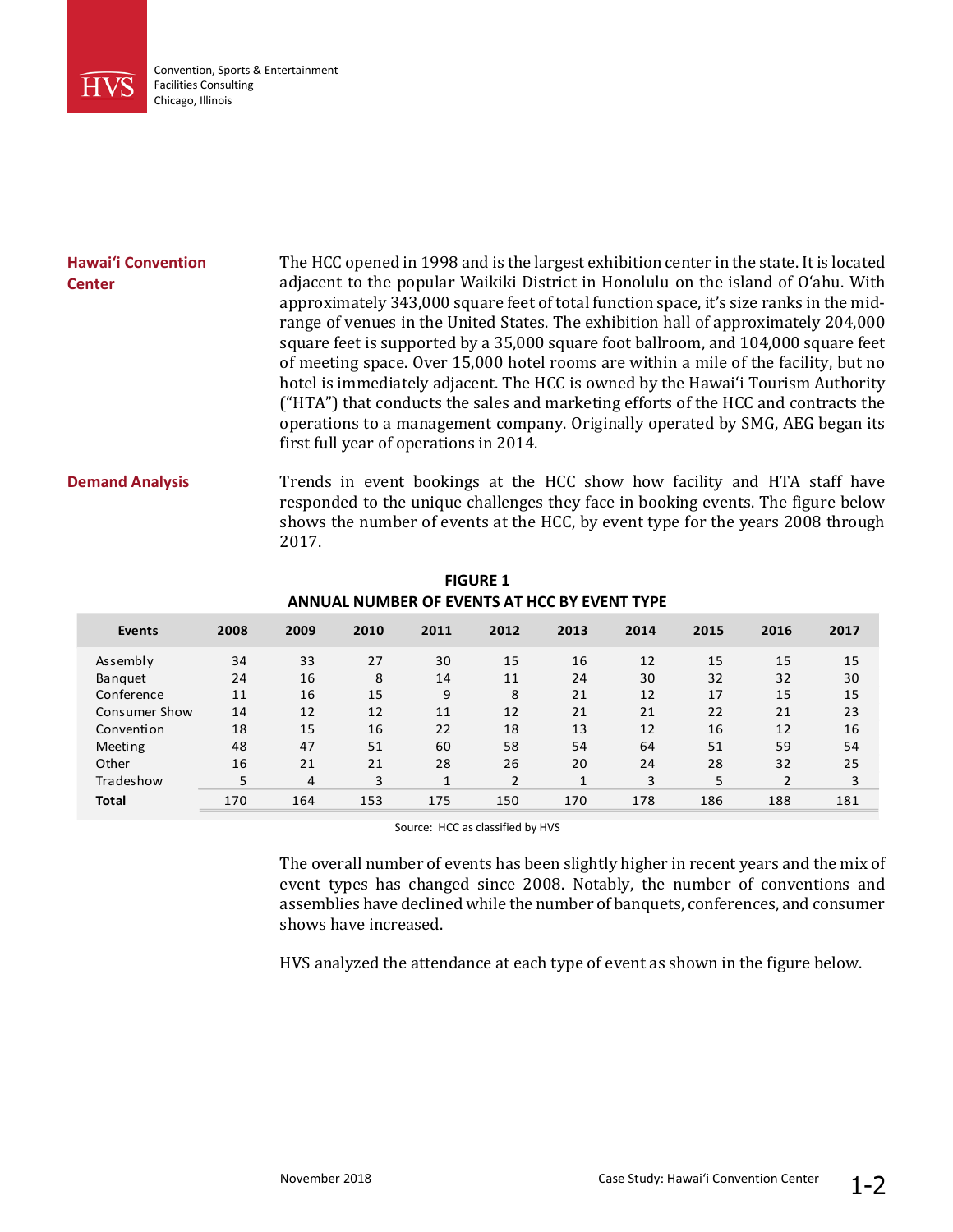

**Room Night Generation**

| TOTAL EVENT ATTENDANCE AT THE HCC BY EVENT TYPE |         |         |         |         |         |         |         |         |         |         |
|-------------------------------------------------|---------|---------|---------|---------|---------|---------|---------|---------|---------|---------|
| <b>Attendance</b>                               | 2008    | 2009    | 2010    | 2011    | 2012    | 2013    | 2014    | 2015    | 2016    | 2017    |
| Assembly                                        | 27,225  | 24,545  | 21,870  | 14,150  | 19,555  | 14,320  | 10,570  | 13.790  | 11,220  | 15,315  |
| <b>Banguet</b>                                  | 14.730  | 10,120  | 6.100   | 6,890   | 6.193   | 19,505  | 26,584  | 25,285  | 21,895  | 19,601  |
| Conference                                      | 12,750  | 15,140  | 16,695  | 7.490   | 7,520   | 21,424  | 26,383  | 15,750  | 15,526  | 13,406  |
| Consumer Show                                   | 97,000  | 90,700  | 94,000  | 91,900  | 93.100  | 148.290 | 147,002 | 150,962 | 161,039 | 146,359 |
| Convention                                      | 54,400  | 40,355  | 66.750  | 102,628 | 69,450  | 40.148  | 39,706  | 98.679  | 64.923  | 60,071  |
| Meeting                                         | 13,600  | 18,443  | 18,327  | 22,577  | 24,175  | 23,632  | 29,428  | 24,434  | 29,719  | 37,981  |
| Other                                           | 17,250  | 17,752  | 15.330  | 26,505  | 20,380  | 10,900  | 26,623  | 19.427  | 30,944  | 20,966  |
| Tradeshow                                       | 12,100  | 6,600   | 1,900   | 400     | 1,150   | 500     | 1,645   | 2,384   | 719     | 3,832   |
| <b>Total</b>                                    | 249.055 | 223,655 | 240.972 | 272.540 | 241,523 | 278.719 | 307.941 | 350.711 | 335.985 | 317.531 |

# **FIGURE 2**

Source: HCC as classified by HVS

The increase in attendance levels since 2013 reflects the shift toward more consumer shows, banquets, and other events that primarily attract local audiences. Convention attendance has varied from approximately 40,000 to over 100,000. The booking of one or two high impact events in any given year can cause this amount of variation.

Data on the actual consumption of room nights per event is not available, but the HCC tracks the requested room blocks per event. While an imperfect measure of room nights consumed, as attendees may book hotel rooms outside the requested room block and may stay for pre- and post-event activities, this information approximates the number of room nights generated annually by events at the HCC.

> HVS analyzed the requested room nights for each type of event as shown in the figure below.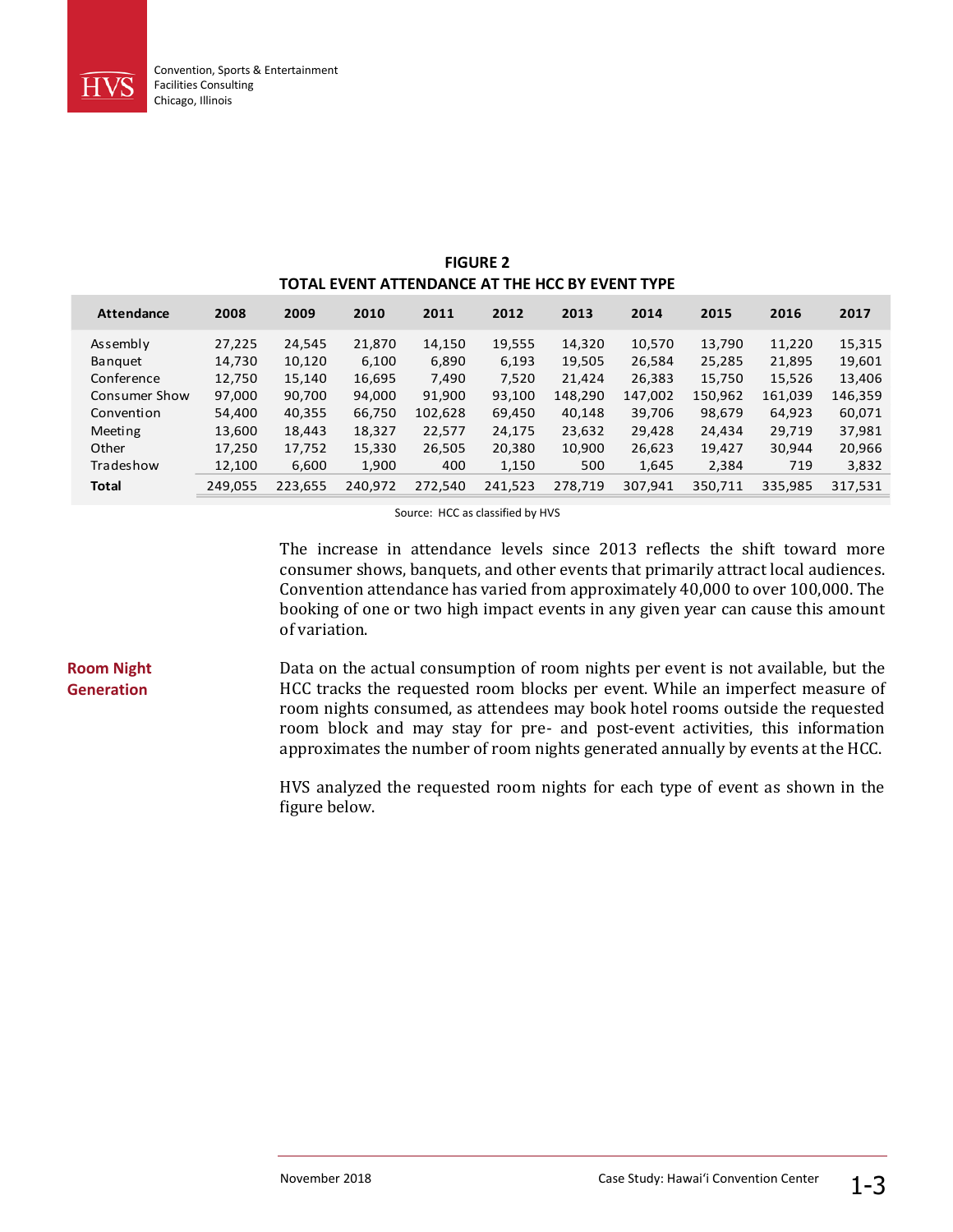

| <b>REQUESTED ROOM NIGHT GENERATION BY THE HCC</b> |         |         |         |         |         |  |
|---------------------------------------------------|---------|---------|---------|---------|---------|--|
| <b>Room Nights</b>                                | 2013    | 2014    | 2015    | 2016    | 2017    |  |
| Assembly                                          | 3,000   | 3,000   | 5,468   | 5,229   | 300     |  |
| <b>Banquet</b>                                    | 0       | 17,300  | 17,312  | 9,012   | 8,319   |  |
| Conference                                        | 9,150   | 35,608  | 3,000   | 5,300   | 4,250   |  |
| Consumer Show                                     | 6,750   | 12,431  | 6.380   | 15,655  | 15,657  |  |
| Convention                                        | 75,198  | 65,450  | 190,517 | 94,872  | 70,572  |  |
| Meeting                                           | 14,603  | 18,528  | 19,216  | 23,707  | 28,838  |  |
| Other                                             | 450     | 230     | 955     | 7,577   | 5,515   |  |
| Tradeshow                                         | 0       | 0       | 2,075   | 0       | O       |  |
| <b>Total</b>                                      | 109,151 | 152,547 | 244.923 | 161,352 | 133,451 |  |
|                                                   |         |         |         |         |         |  |

**FIGURE 3**

Source: HCC as classified by HVS

Conventions have, by far, the largest impact on hotel lodging. While room night generation varies greatly from year to year, there has been no discernable pattern of growth or decline since 2013. This analysis demonstrates that the HCC faces a highly volatile market. The difference between a high demand year and a low demand year depends on attracting a few large convention events.

To compare the performance of the HCC with convention centers on the mainland US, HVS identified seven convention centers that have similar amounts of function space as the HCC and in cities with similar sized populations as Honolulu. Those seven venues, their location, function space, and population are shown below. **Comparable Venues**

| <b>COMPARABLE VENUES</b>                  |                     |              |                       |            |  |
|-------------------------------------------|---------------------|--------------|-----------------------|------------|--|
| Venue                                     | City                | <b>State</b> | <b>Function Space</b> | Population |  |
| David L. Lawrence Convention Center       | Pittsburgh          | PA           | 423,046               | 302,407    |  |
| <b>Hawaii Convention Center</b>           | Honolulu            | нı           | 343,118               | 350,395    |  |
| Huntington Convention Center of Cleveland | Cleveland           | OН           | 318,225               | 385,525    |  |
| Duke Energy Convention Center             | Cincinnati          | OН           | 296,972               | 301,301    |  |
| <b>Tampa Convention Center</b>            | Tampa               | FL.          | 278,767               | 385,430    |  |
| Birmingham-Jefferson Convention Complex   | Birmingham          | AL.          | 277,605               | 210,710    |  |
| Devos Place                               | <b>Grand Rapids</b> | MI           | 234,000               | 198,829    |  |
| Raleigh Convention Center                 | Raleigh             | NC.          | 212,061               | 464,758    |  |

#### **FIGURE 4 COMPARABLE VENUES**

Sources: Respective Venues, U.S. Census Bureau

The HCC has the second most function space available among the set of comparable venues and Honolulu has the fourth largest population.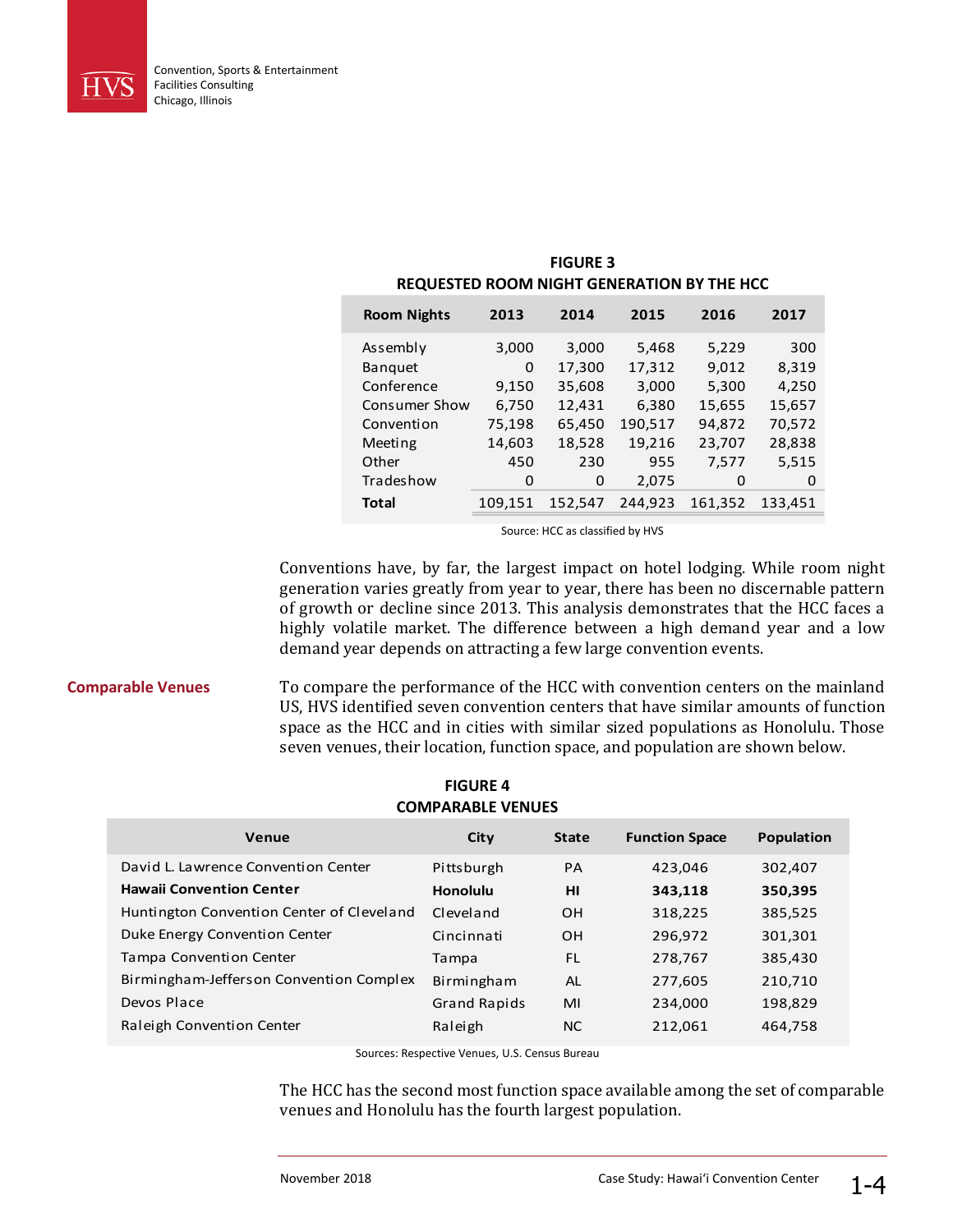

**Event Mix Comparison**

The table below shows the average number of events by event type for the HCC and the set of mainland convention centers. The data is from 2011-2017. Data from 2018 was not included because it is not a full year of data.

| <b>Event Type</b> | <b>HCC</b> | <b>Mainland</b><br>Average |
|-------------------|------------|----------------------------|
| Assembly          | 17         | 6                          |
| Banquet           | 25         | 48                         |
| Conference        | 14         | 13                         |
| Consumer Show     | 19         | 17                         |
| Convention        | 16         | 30                         |
| Meeting           | 57         | 108                        |
| Other             | 26         | 98                         |
| Tradeshow         | 2          | 7                          |
| <b>Total</b>      | 175        | 327                        |

#### **FIGURE 5 AVERAGE NUMBER OF EVENTS (2011-2017)**

Source: Respective Venues

The HCC hosted approximately half as many events annually as the average of comparable mainland convention centers. There were eleven more assembly events at the HCC, which includes graduations and public speakers, and approximately the same number of conferences and consumer shows. However, there were significantly more banquets, conventions, meetings, and tradeshows at the set of mainland convention centers.

Local area businesses and not-for-profit groups generate meetings and banquets events. The surrounding area in Honolulu is limited by the island of O'ahu, its population, and business presence. The mainland convention center cities have a larger business presence and sprawling suburbs from which they can draw banquet and meeting demand.

Comparison following table compares the average event attendance at the HCC and the set of mainland convention centers. **Attendance**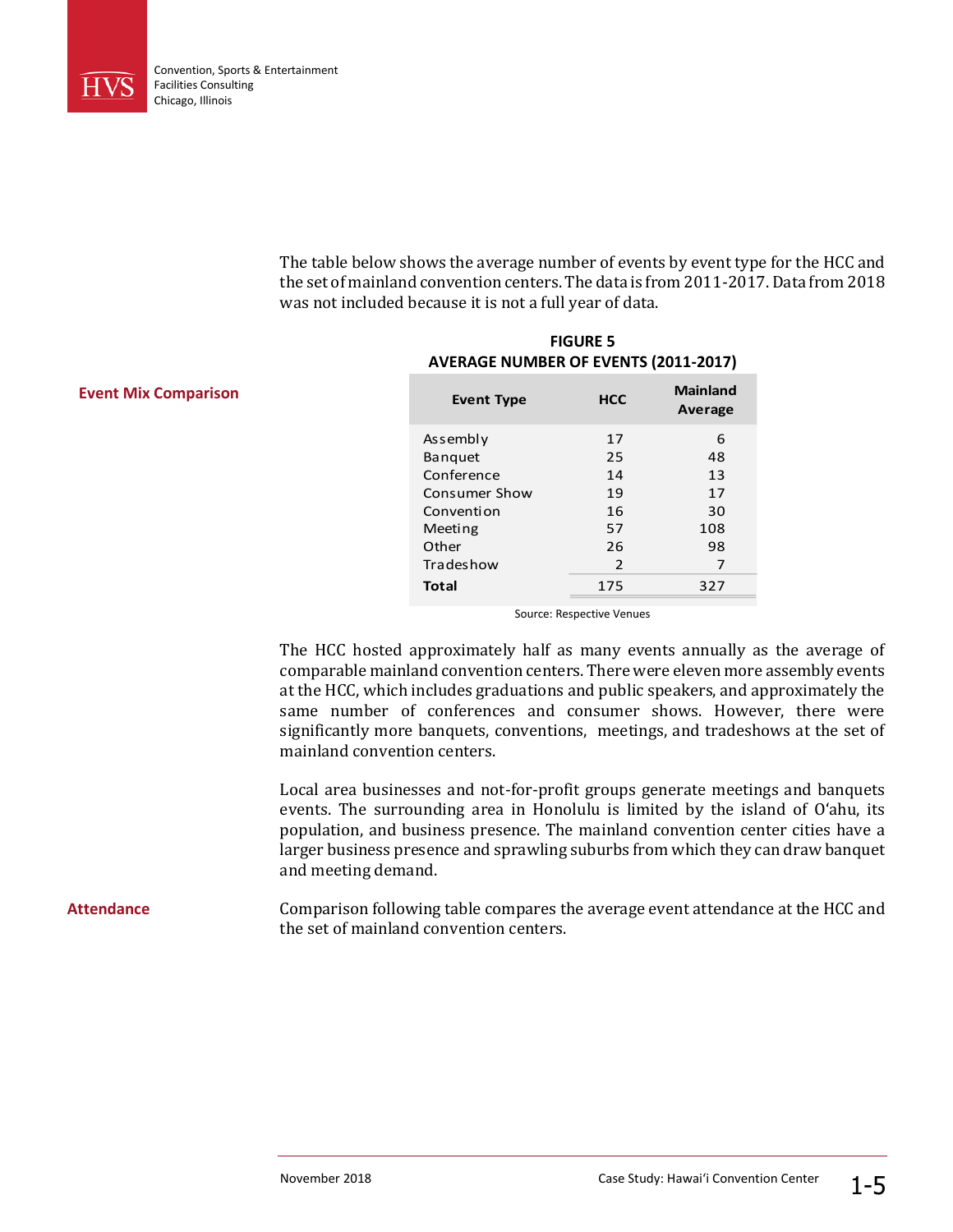

| <b>Event Type</b> | <b>HCC</b> | <b>Mainland</b><br>Average |
|-------------------|------------|----------------------------|
| Assembly          | 859        | 7,056                      |
| <b>Banquet</b>    | 689        | 602                        |
| Conference        | 1,106      | 942                        |
| Consumer Show     | 7,339      | 11,882                     |
| Convention        | 4,014      | 3,707                      |
| Meeting           | 441        | 374                        |
| Other             | 854        | 3,246                      |
| Tradeshow         | 884        | 2,562                      |
|                   |            |                            |

#### **FIGURE 6 AVERAGE EVENT ATTENDANCE (2011-2017)**

Source: Respective Venues

The HCC attracted larger banquet, conference, and convention attendance than the mainland convention centers. But the set of mainland convention centers drew significantly larger audiences for assemblies, consumer shows, and tradeshows. The HCC may have fewer conventions, but they are on average larger than at mainland venues. Delegates are willing to travel to Hawai'i and the HCC for conventions, but the primary market is for larger and longer events that justify long-haul travel.

#### **Financial Analysis**

Comparing the number of events, total attendance, and room nights at the HCC to the set of comparable mainland convention centers offers some background on the challenges faced by the HCC. However, comparing the operating revenue, expenses, and profit will reveal more about the different financial challenges the HCC faces compared to mainland convention centers.

The following figure shows the operating revenue, expense, and operating profit at the HCC and the set of comparable mainland convention centers.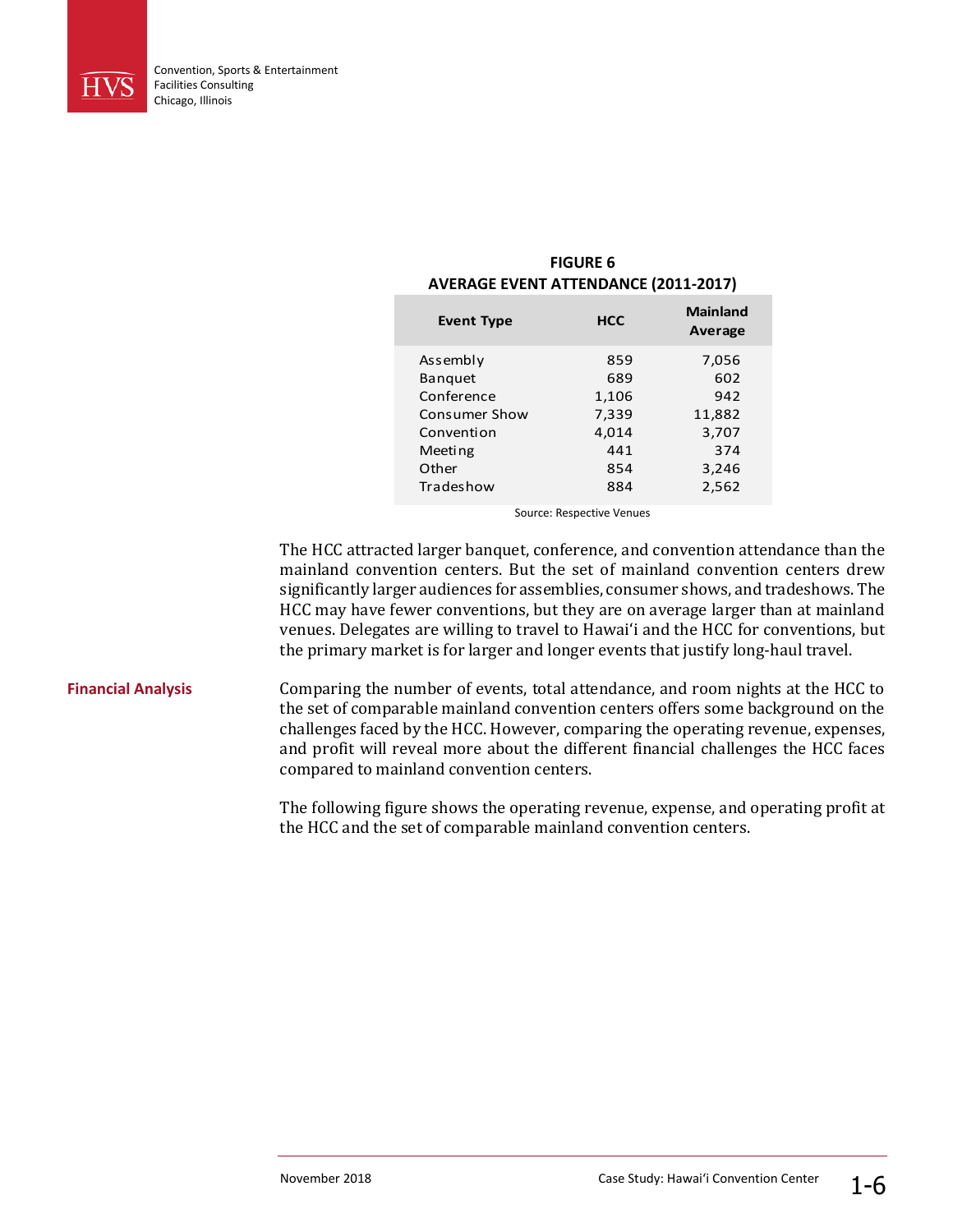

| <b>FIGURE 7</b>               |  |
|-------------------------------|--|
| OPERATING REVENUE AND EXPENSE |  |

| <b>Event Type</b>                  | <b>HCC</b>      | <b>Mainland</b> |  |  |
|------------------------------------|-----------------|-----------------|--|--|
|                                    |                 | Average         |  |  |
| <b>Operating Revenue</b>           |                 |                 |  |  |
| 2011                               | \$12,721,136    | \$7,640,272     |  |  |
| 2012                               | 8,954,811       | 8,337,391       |  |  |
| 2013                               | 9,450,709       | 8,570,462       |  |  |
| 2014                               | 12,874,928      | 9,957,308       |  |  |
| 2015                               | 14,236,891      | 10,287,227      |  |  |
| 2016                               | 16,047,687      | 11,392,302      |  |  |
| 2017                               | 17,563,075      | 12,402,031      |  |  |
| <b>Operating Expenses</b>          |                 |                 |  |  |
| 2011                               | \$20,351,786    | \$9,797,750     |  |  |
| 2012                               | 17,229,791      | 8,875,808       |  |  |
| 2013                               | 16,101,579      | 9,646,637       |  |  |
| 2014                               | 17,818,216      | 11,395,780      |  |  |
| 2015                               | 17,550,854      | 11,496,177      |  |  |
| 2016                               | 19,267,561      | 12,446,403      |  |  |
| 2017                               | 21,872,586      | 12,457,354      |  |  |
| <b>Net Operating Income (Loss)</b> |                 |                 |  |  |
| 2011                               | ( \$7,630,650 ) | ( \$2,157,477)  |  |  |
| 2012                               | (8, 274, 980)   | (538, 418)      |  |  |
| 2013                               | (6,650,870)     | (1,076,174)     |  |  |
| 2014                               | (4,943,288)     | (1,438,472)     |  |  |
| 2015                               | (3,313,963)     | (1,208,950)     |  |  |
| 2016                               | (3,219,874)     | (1,054,101)     |  |  |
| 2017                               | (4,309,511)     | (55, 324)       |  |  |

Source: Various Financial Reports, CAFR's, and Annual Budgets

Comparing the operating revenue of the HCC to the average of the set of mainland convention centers shows that the HCC earned more revenue and grew at a faster rate than at the comparable mainland venues. Since 2012, HCC operating revenue nearly doubled while the set of mainland convention centers grew approximately 50%.

Operating expenses at the HCC were significantly above the average operating expenses at the set of mainland convention centers. This is likely due to the higher price of goods and services in Hawai'i than on the mainland. In the last four years, operating expenses have increased consistently at the HCC, while the operating expenses of the mainland convention center set hovered between \$11 and \$12.5 million.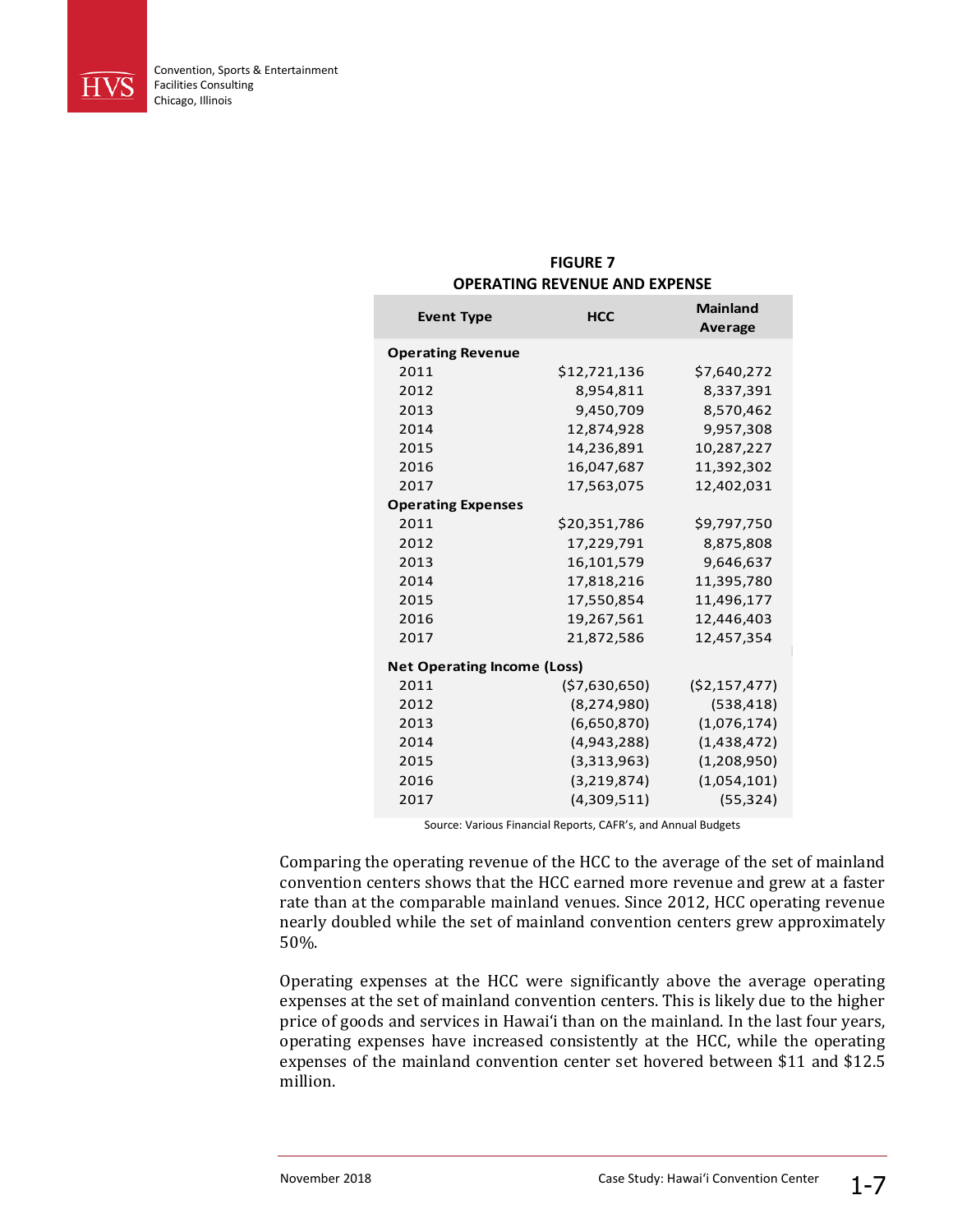

The net operating income at the HCC was lower than in the set of mainland convention centers. While most convention centers operate at a loss and rely on tax revenue or other form of subsidy, the HCC operated at a larger loss than the set of mainland convention centers. The operating loss at the HCC has decreased since 2011 and 2012, but remains at \$4 million a year. Hawai'i, and the HCC, faces three unique challenges: 1) long-haul requirements, 2) relatively high visitor costs and 3) a leisure paradise reputation. These challenges create logistical, cost, and attendance problems for exhibitors, attendees, and planners. However, the HCC is in one of the most popular tourist destinations in the world, with a consistently pleasant climate, and the facility is well supported by the HTA and the State of Hawai'i. The HCC previously relied on high-impact conventions to drive attendance and occupancy, but the market for those events has become more competitive in recent years. Reliance on events with local attendance has proven to be an effective strategy in keeping the HCC busy. **Conclusion**

> Financially, the HCC earned more operating revenue and had higher operating expenses than the set of comparable mainland convention centers. The HCC has operated at a larger financial loss than the set of mainland convention centers over the period studied. However, from 2011-2016, the HCC has lowered the operating loss year over year.